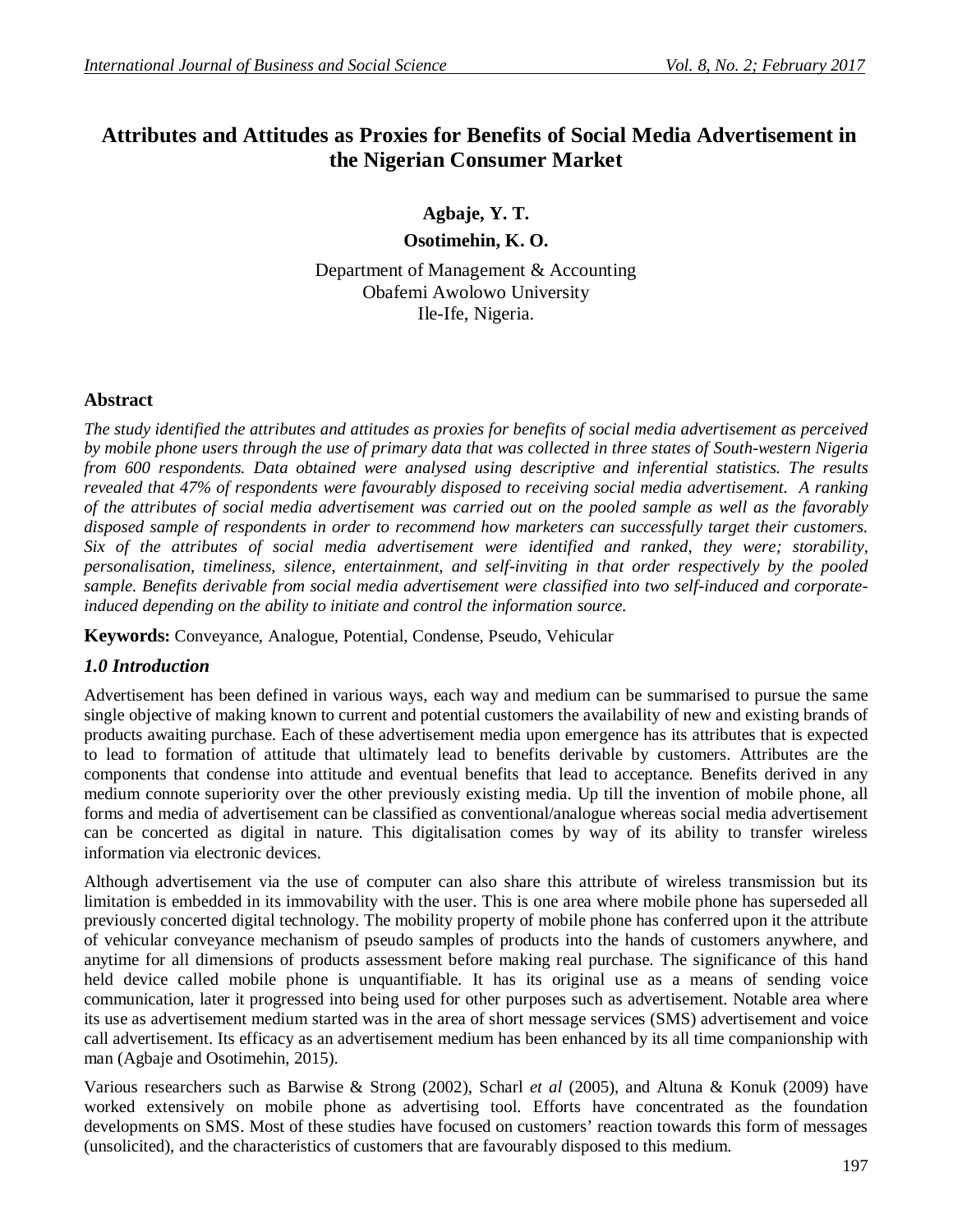Results of most of these studies principally revealed the social factors determining acceptance of SMS advertising as well as determining mobile phone penetration rates in places of studies with the issue of permission strongly discussed. Today, these constructs have turned obsolete, mobile phone penetration rates in most countries including Nigeria is almost absolute. Age, in terms of too old or too little for mobile phone operational functions remain the only factor that limits total usage. People now use for mobile phone for everything, mobile phone has become social media and social media have become mobile phone. Previous studies have used attribute and attitude constructs interchangeably whereas this study attempts to draw a line of demarcation. Attributes are the inherent properties of the technology itself such as storability, timeliness and personalisation whereas attitude remains the position or state of mind of the user after being exposed to the technology such as irritation, trust, and familiarity.

## *2.0 Hypothesis of the Study*

The study proposed two different hypotheses in order to execute this study. The hypotheses are;

Ho<sub>1</sub>: The perceptions of the attributes of social media advertisement are not significantly different between those who favoured it and those that do not favour it

Ho2: The attitudes of respondents who favoured social media advertisement are not significantly different from those who favoured it and those that do not favour it

#### *3.0 Methodology*

This study was carried out in some locations within three states of the Southwestern part of Nigeria. These three states were adjudged to effectively represent the Southwestern part of Nigeria. This was achieved by pooling the six states of southwestern Nigeria into three based on their political similarity and commercial orientation into; Lagos/Ogun, Oyo/Osun and Ondo/Ekiti. Primary data was generated from the administration of questionnaire to respondents. The aim of the survey was to collect information from respondents about what attributes of mobile phone they value most and also what attitude they have developed over time towards social media towards advertisement messages being sent to them through their mobile phones. A set of closed-ended questions, and open-ended questions were prepared to depict responses from targeted respondents. The close-ended questions included statements on a five-point Likert scale (Strongly Disagree, Disagree, Undecided, Agree and Strongly Agree); (Yes, No). Targeted respondents comprised of a varied population that ensure representation of the normal distribution. The population for this study consisted all mobile phone users that are resident in Southwestern Nigeria. Convenience sampling technique was used to gather data from respondents. A total of 600 respondents were selected for this study.

#### *3.0 Results and Discussion*

This section presents the results of the study in three separate subsections. The first subsection is about the attributes of social media, the second subsection is about attitudes of respondents to the issue of discourse and the third section is about the test of hypotheses of the study

#### **3.1 Attributes of Social Media Advertisements**

All forms and media of advertisement have attributes that are unique to others. This section started by bringing out what respondents have identified as the major differences between conventional advertisement media and social media advertisement. It went further to identify the various attributes that are unique to social media advertisement; they are as discussed below.

#### **3.1 Differences between conventional advertisement and social media advertisement**

Seven major areas of differences were identified in this study about previous advertisement media (conventional) and social media advertisement. The first difference is about bulky nature of conventional advertisement. This entails space allocation and weight capacity to store such information which will also entail carrying cost. This is not the case with social media advertisement. Next is the irreversibility of most conventional advertisement media. For instance, advertisement on radio and television cannot be recalled at the comfort of the customer but social media advertisement can be revisited as many times as possible at the discretion of mobile phone user. All most all previous advertisement (conventional) entail that the customer must adjust to exact time of delivery to utilise otherwise objective is unachievable. This is not the case with social media advertisement. The next difference is that Privity of consumption of information is not guaranteed.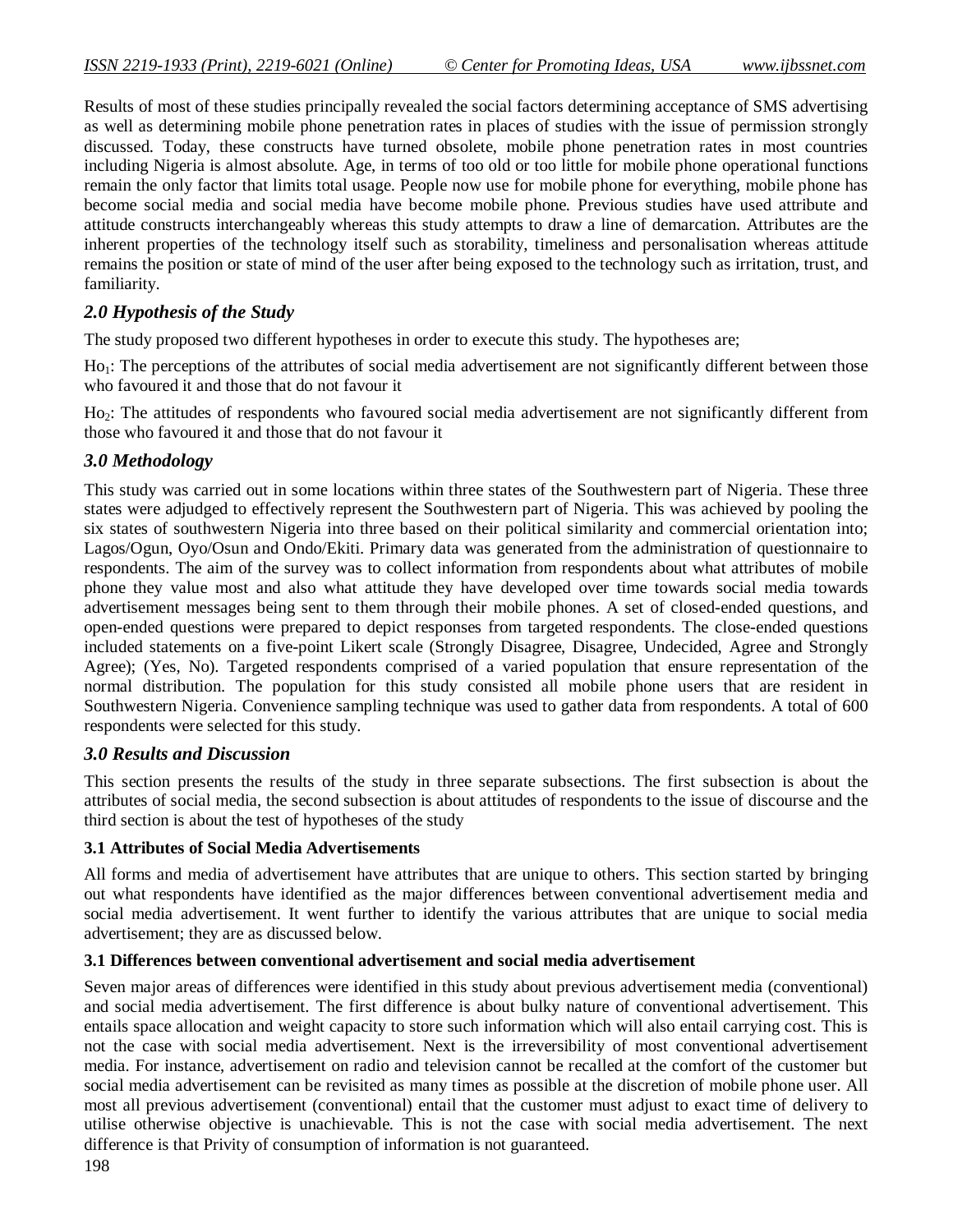In a situation where a whole family is collectively watching television, it may be psychologically disturbing that a particular product is being advertised, the reaction of any member of the family is easily noticed by other members of the sitting listening/audience. Social media advertising has out rightly mediated this situation. It was also indicated that conventional advertisement media are all one way in its communication whereas social media advertisement is a two way communication channel. All these differences are summarised in table 1.

## **3.1.1 Storability and Weightlessness**

The ability of mobile phone to store/retain the information sent to it by advertisers for as long as the mobile phone user cares to hold the message was ranked first by 42% of observations in the pooled sample. This attribute of social media advertisement allows customers to revert to the advertisement content at their spare time and wherever they find themselves. In addition to the storability attribute is weightlessness; the property that is insensitive to the volume of information stored compared to what magazines and newspaper would imply. In the conventional advertisement, respondents and their family members have to keep up with the timing and ensure their stationary locations in order to access news on radio and television sets and forgo other vital tasks in order to be updated. This conventional advertisement means have placed restrictions on potential customers about access. One of the limitations is that at any slight interruption of power during the course of positioning oneself for the advertisement messages in those instances, the opportunity is gone and becomes irreversible. This is not the case in social media advertisement through mobile phone. In the event when the phone is off due to low battery capacity or at the discretion of the phone user, or due to network failure, the message is not out rightly gone; it is just a matter of the owner switching the phone on after charging, or moving to region with network and all messages and information that have been previously sent will get deposited into the message inbox for mobile phone user's consumption. This same benefit of social media advertisement (storability and weightlessness) was also ranked first among the favourably disposed respondents. From this category of respondents, the benefit recorded 43.90% as seen in Table 2

### **3.1.2 Personalization**

Personalized nature of mobile phone advertisement was ranked the second benefits by respondents. This is because what was communicated to one person was not known to another person. About 34% of observations in the pooled sample indicated this as second benefit as contained in Table 3. Even in instances when the same message could have been imagined to have been sent to many phone users, the psychological reaction that follows the imagination is incomparable to what it could be if all members of the same group were to be listening or viewing a common source of advertisement collectively. Attempt to pick information about some sensitive products like name of a drug or locations to procure is an indicator that one is nursing an ailment in the body. This is not the case in mobile phone advertisement. The type of product that one has responded to becomes private decision making up to the extent of making real purchase of the advertised product if it successfully falls in the category of need of respondent. While this same benefit was also ranked second among the favourably disposed category, it recorded approximately 35% in the importance generated by this category of respondents. This summary is as presented in Table 2

#### **3.1.3 Silence**

Audio attribute is well appreciated in some product categories like entertainment and sports industry but these categories cover only a minute fraction of the totality of products and services in human needs. Majority of products and services do not need audio back up in their advertisement frame for consumers digest. This attribute of noiseless communication was the third benefit by ranking according to the respondents (31.17%). Though mobile phone is with a ringing tone, its volume capacity is incomparable to the audio level needed to enjoy radio and television sets. Apart from that, if any mobile phone user so wishes, the volume of the phone can be completely set off and such action would still not erase access to the advertisement content. At least the noise is not needed in reading and digesting the message content. In similar way, a comparison was made to bring out the ranking for this benefit by the favourably disposed category. The result also indicated that it was rated as the third benefit as it was in the pooled sample as presented in Table 2. This third place benefit recorded 28.6% for this category of respondents.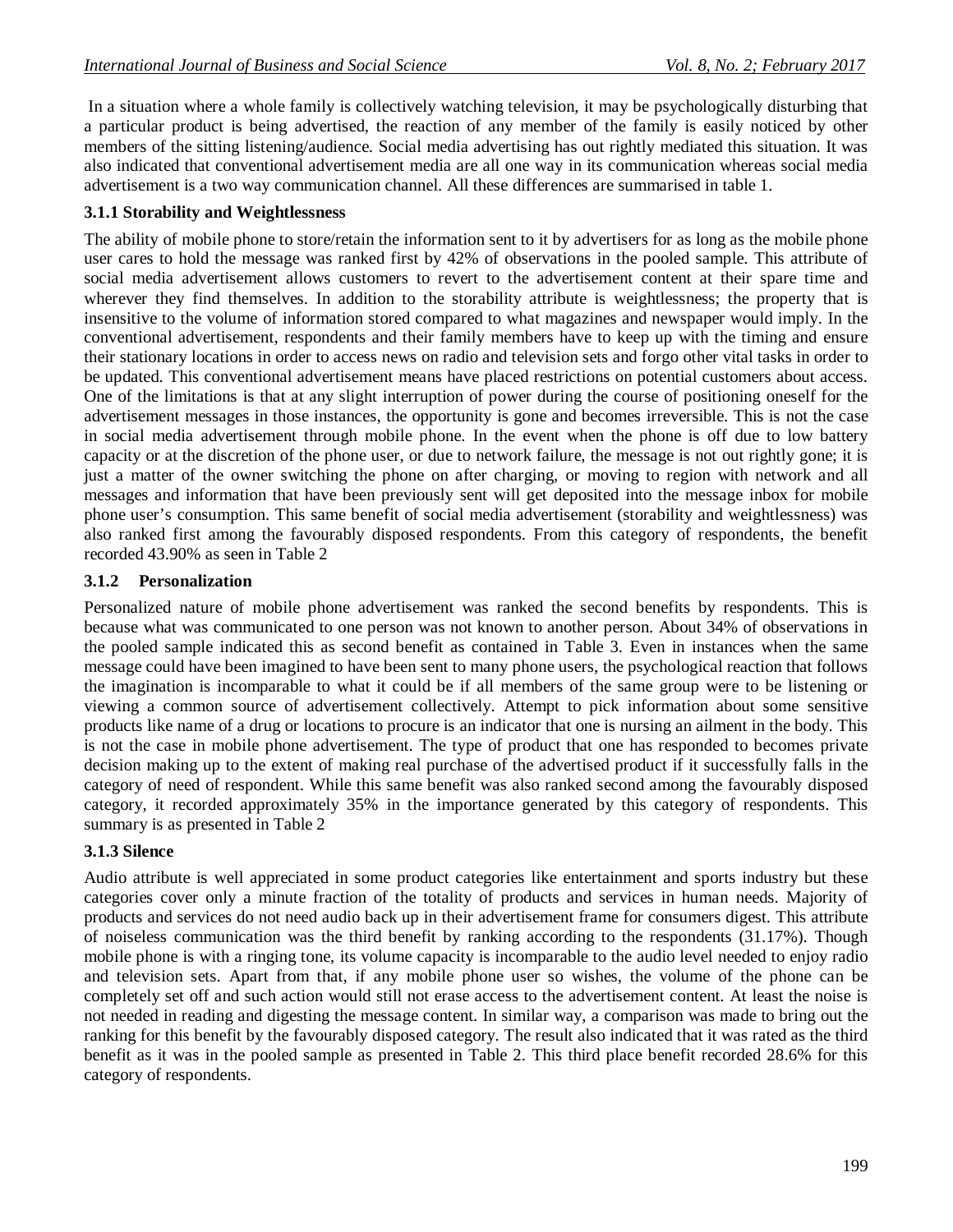## **3.1.4 Entertainment**

Another benefit was that social media advertisement is a form of entertainment to the recipients. This benefit was rated fourth by respondents in the pooled sample. A high degree of pleasure and involvement during interaction with computer-based media such as social media leads to concurrent subjective perceptions of positive attitude and mood of the consumer. This benefit was highlighted by 22.67% of respondents. People's feeling of enjoyment associated with advertisements play the greatest role in accounting for their overall attitudes towards them. Entertainment denotes its full ability to fulfill consumers' needs for escapism, diversion, aesthetic enjoyment or emotional release. It is essential that the message is concise and funny, and thus immediately captures consumers' attention. On the contrary, this benefit was rated fifth by the favourably disposed category of respondents. It was indicated by 23.3% of respondents in this class. This can be clearly seen in Table 2

## **3.1.5 Timeliness**

Timeliness, which is the ability of the advertisement message to get to the targeted recipients immediately such messages are sent, was another highlighted advantage in this study. This benefit was rated fifth, with 20.33% by respondents in this study for the pooled sample (Table 2). Consider the transit period in the delivery of newspapers (the time it takes to circulate to all regions and locations). It may not be unimagined that some locations get news more than 48 hours after the message had been broadcasted due to delivery delays that may be the consequence of breakdown in transportation vehicles, bad roads, power outage for the electronic means of advertisement such as radio and television. This is not the case with social media advertisement messages. Everyone who owns a phone is connected instantaneously. The favourably disposed respondents had its rating as fourth and by 23.7% of respondents as indicated in Table 2

## **3.1.6 Self inviting**

Self inviting nature of social media advertisement comes in the way of being educated on steps to take to enjoy particular advertisement information**.** Respondents are being informed of the application to click to enjoy a particular offer or bonanza. Sometimes the information comes by renewing through repeated approval. Both the pooled sample and the favourably disposed respondents have this benefit rated as the sixth with 5.67% and 6.7% of respondents respectively

## **3.2 Attitudes of respondents to social media advertisement**

In addition to other activities, this study attempted to measure respondents' attitudes to some topical issues around social media advertisement. This was undertaken with the use of the five-point likert scale construction. This is because attitudes have been established to affect decision in so many areas especially in adoption studies. Various constructs that were posited to be affecting attitude were analysed. The very high mean score, those approaching '5' were those that loaded more on positive scale towards enhancing favourable attitude, while the low mean score; those close to '1'are those that indicate poor relationship leading to unfavourable attitude. The following acronyms and their meanings were used in this paragraph;  $SA =$  strongly agreed,  $A =$  agreed,  $U =$  undecided,  $D =$ disagree,  $SD =$  strongly disagree

## **3.2.1 Trust as a predictor of Attitude towards social media advertisements**

Three statements about trust were presented and results measured as indicated in Table 3. The first statement with a mean of 3.23 was that the respondents believed that mobile operators use their data for purposes that they have approved. This statement was agreed to by 52% of respondents in the pooled sample. The same proposition recorded 67% of support by the favourably disposed category of respondents. By comparing their extent of disagreement, the pooled sample had 33% disagreement to this statement while the favourably disposed category recorded 23% disagreement. This statement had the mean statistics as 3.58 from the pooled sample. The F-Test indicated a significant difference between the pooled sample and the favourably disposed category at F=31.59 and  $P=0.000$ .

The next statement on trust as predictor of attitude was that respondents believed that mobile advertisers would use data collected only for purposes that have been approved. The statement had 55% supports by the poled category and a mean of 3.29 while the favourably disposed category had 70% in the agreed category and with a mean of 3.57. The statistical measure between the means indicated that a significance difference existed between the pooled sample and the favourably disposed sample at  $F=24.71$  and  $P=0.000$ .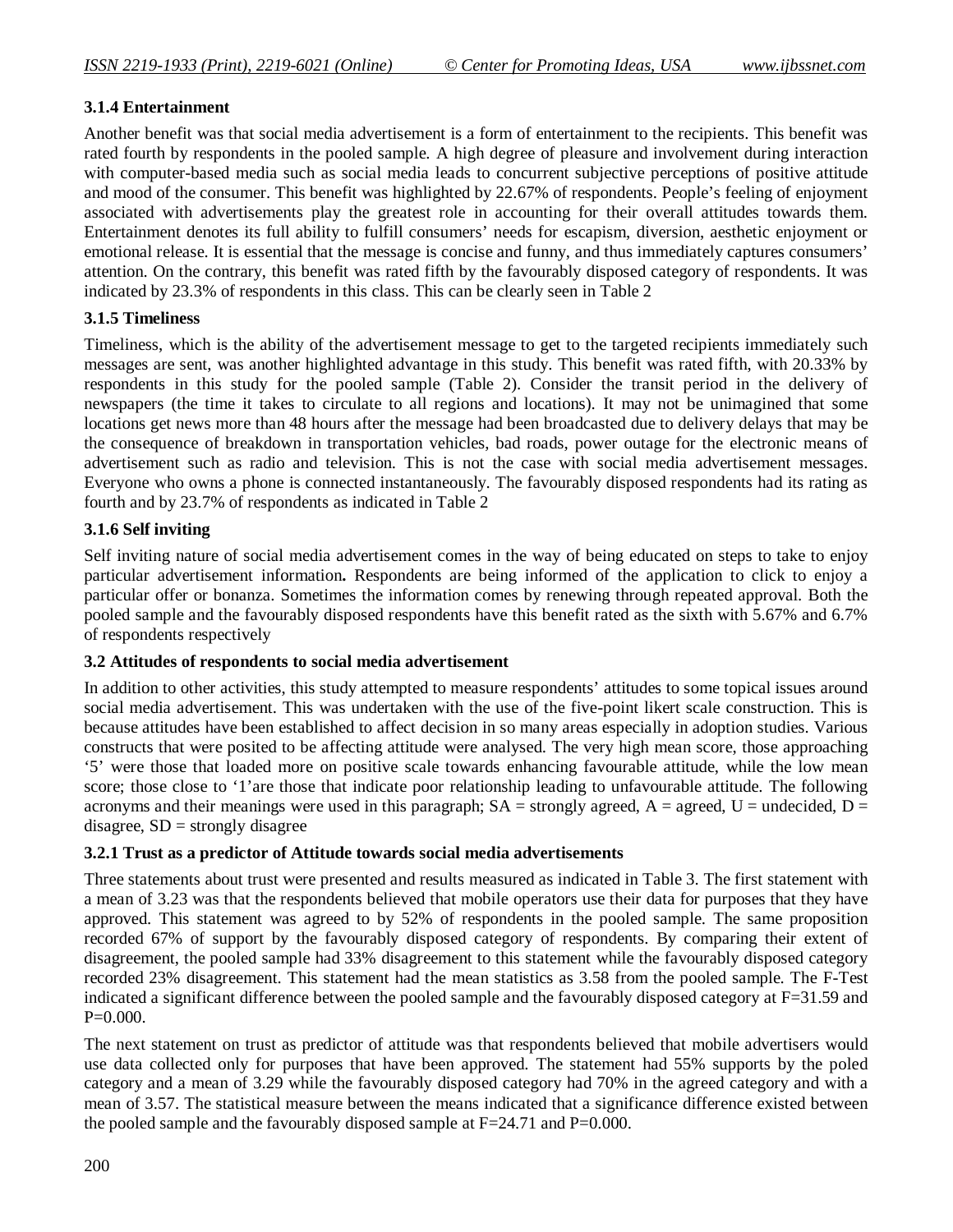The third and final proposition on trust as a proxy for attitude formation was about the law that related to data privacy as they protect customers. The mean value was 3.43. This statement recorded about 19% of support for the strongly agreed view. The slightly lower dimension of agreement (agree), accounted for 38.00%. The three other scales as we approach strongly disagreed scale were lower in mean with 17.00%, 15.00%, and 10.50% respectively. For the favourably disposed category, the mean value was 3.86 and at the same time 75% of respondents agreed to the proposition.

### **3.2.2 Permission as predictor of Attitude towards social media Advertisements**

In order to measure how much permission respondents were willing to give to advertisement companies towards being sent advertisement messages as a proxy for the acceptance of mobile phone advertisement messages, some research statements were presented to respondents. These statements were scored on a five point likert scale. The closer any figure is to five, the more the agreement to the statement, and vice-versa. The first of these statements was that respondents were willing to release their mobile contact to a company that practices mobile advertisement. The statement was strongly agreed to by 16% of the respondents; this was closely followed by the category that agreed to the statement but with agreement not as strong as the strongly agreed group. This group accounted for another 37% response. In summary, the two groups of agreement accounted for 53% agreement. Both the disagreed and the strongly disagreed group also totalled about 34%. The mean value of this statement of permission was 3.22 as presented in Table 3.

Simultaneous comparison of this statement with the favourably disposed category indicated that the strongly agreed response was 23%, while agreed category was 44%. The mean value for the favourably disposed category was higher than what it was in the pooled sample, being 3.61. This statement was also adjudged to be significantly different among response classes at F=58.85 and P=0.000. The second proposition under permission as a predictor of attitude was willingness to participate in mobile phone activities. This was given 14% support by respondents on the strongly agreed scale with another 35% on the agreed scale. Less than 30% respondents were found within the disagreed and strongly disagreed scale as presented in Table 3. For the category of respondents that are favourably disposed to mobile phone advertisement, this same construct recorded 34% and 14% for strongly agreed and agreed scales respectively. The mean value of the pooled sample was 3.21 while similar statistics for the favourably disposed category of respondents was 2.91. The statistical parameters also indicated that there was a significant difference between respondents at  $F=41.34$  and  $P=0.000$ .

Willingness to provide background information to a company that practices mobile advertisement activities was another statement that was responded to. Both category of agreement (agreed and strongly agreed) accounted for 33% of observation as indicated in Table 3. The disagreed category (disagrees and strongly disagreed) also accounted for 56%. The average weight of this statement was 2.57. Simultaneous comparison of this statistics with the favourably disposed category indicated that 60% of responses were in the agreement range while less than 20% disagree. The F-Test was put at  $71.52$  and  $P=0.000$  implying a significant difference among respondents. The third statement for this proposition was their response to willingness to provide background information to any company practicing mobile advertisement. This statement had a low response in terms of the category that strongly agreed to this position. It was reported by 6% of the respondents while the agreed category accounted for 26.50%. This statement was high on the disagreement scale with disagree and strong disagree totalling 55%. The mean value of this statement was slightly above the mean with score of 2.57. This summary is as presented in Table 3.

#### **3.2.3 Perceived control as predictor of Attitude towards social media Advertisements**

When mobile phone users have control over the phone they use, this invariably influences them to get favoured to the mobile phone advertisement as well. Ability to choose the type of mobile phone advertisement messages (text, video, voice) was a statement analysed about respondents. There was 63% agreement to this statement in the pooled sample with 24% disagreement. The remaining 13% were undecided. On the contrary, higher representation agreed to this statement by the favourably disposed category with results indicating 79% agreement and 16% disagreement. Only 5% respondents were undecided about this statement in the favourably disposed group. A significant difference was the result of statistical test among respondents for this statement as presented in Table 3. Possibly of controlling the number of mobile phone advertisement messages received by respondents was also analysed as a measure of perceived control. The favourably disposed category indicated more control by 59% showing agreement to the proposition compared to 48% in the pooled sample.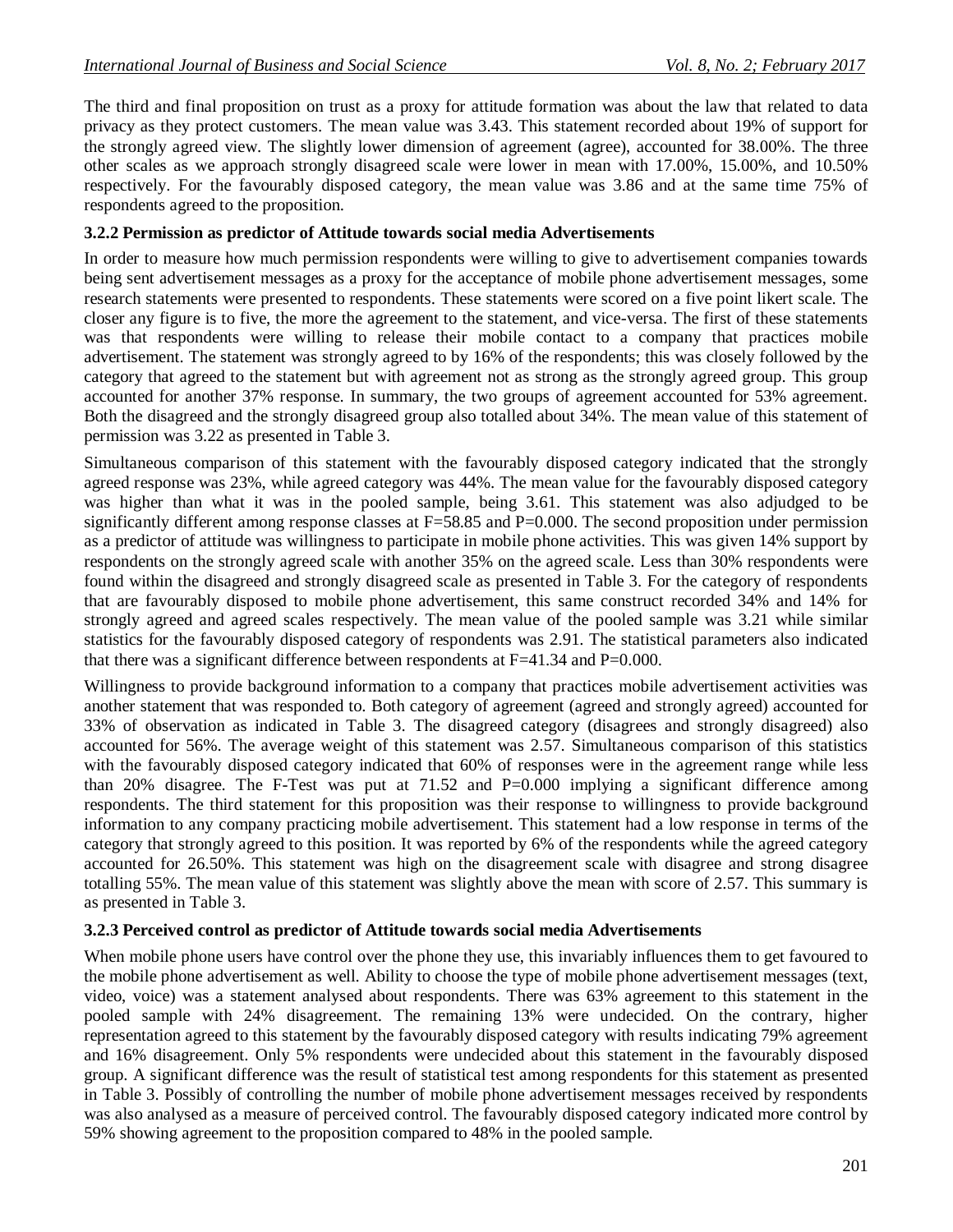The mean estimate for the favourably disposed sample was also higher than what was obtained in the pooled sample being 3.41 and 3.18 respectively. The statistical analysis of difference was that a significant difference existed between respondents in their ability to control mobile phone advertisement messages at F=19.31 and P=0.000 as shown in Table 3. Ability to cancel previous permission to be sent mobile phone advertisement messages was also analysed. The result was with a significant difference with higher mean value of 3.93 for the favourably disposed category against 3.70 for the pooled sample as presented in Table 3.

### **3.2.4 Familiarity as a proxy for mobile phone advertisement acceptance**

Familiarity by way of knowing how to operate social media applications was analysed in this section. The first proposition here was about how familiar respondent were about social media applications. This statement had 76% agreement in the pooled sample with a mean estimate of 3.90. The same statement from the favourably disposed category had 74% agreement. Analysis for the disagreement was put at 14% in the pooled sample and 17% in the favourably disposed category as indicated in Table 3. The result indicated that there was no significant difference in the extent of familiarity with mobile phone applications by respondents. Usage of most mobile phone types was the next statement under familiarity. This statement had almost equal mean between the pooled sample and the favourably disposed category. The mean for the pooled sample was 3.71 while it was 3.77 for the favourably disposed category. Analysis for the disagreed category about this statement was with low margin. It was 16% in the pooled sample and as well 17% in the favourably disposed sample. The overall statistics for this statement indicated no significant difference between respondents as presented in Table 3. Interaction with mobile phone applications and mobile phone incitements were two other statements under the caption of familiarity. The result showed that the would-be acceptor of mobile phone advertisement must be the type that interacts more frequently and must also be easily incited. This was because the mean for these two statements were higher in the favourably disposed category than in the pooled sample. Likewise, the F-Test as a measure of significance was also higher for the two statements as indicated in Table 3.

## *4.0 General benefits of social media advertisements*

This section brings out the benefits of social media advertisement messages as identified by respondents. These benefits of social media advertisement as measured in this study were categorised into two: self-induced and corporate-induced depending on who has control on the platform of communication.

#### **4.1.1 Self-induced benefit**

Self-induced benefits are benefits that depend on user attempt and user control instinct. These include forwarding advertisement messages that was originally sent to one's phone by advertisers to another person through SMS (message transfer), WhatsApp, and Facebook. This has helped to expand the scope of advertisement. This benefit is inestimable because it recorded total response, implying that it is a means of advertisement that everyone has utilized at one time or the other in the past (Table 4). Social media use for entertainment was another benefit derived by respondents. This is by way of connecting to some music and information in the way of ringtones (85.50%). Through this strategy, advertisement of the information or music set as ringtone is extended to the listening attention of one's callers. The ringing tone is a way of bringing to the memory of one's callers those products that they have forgotten but can still be very valuable to them if brought to their attention. Social media advertisement message could include location-based services such as where to get restaurant, and amusement park. About 11% of respondents indicated this as benefit. Interactive communication is another area of selfinduced benefit; it comes in terms of connecting to some applications on ones phone to get update on issues like weather forecast, airline schedule, local and international time zone. This benefit recorded the least of all benefits identified in this category (8.83%) as presented in Table 4

#### **4.1.2 Corporate induced benefits**

The second category of benefits of social media advertisement messages was termed corporate-induced. This was spelt out as; notification and alert services from banks and variety stores. These messages come as normal routine information indicating execution of transaction. At some other instances they are used to hold customers loyalty through sending happy birthday messages, wedding anniversary messages and other important seasonal and national anniversaries. All respondents indicated this as a benefit of social media advertisement. The strategy here as adopted by the sender in this instance was to let customers know that they are important and recognised. The objective being retention and building long term customer-marketing relationship.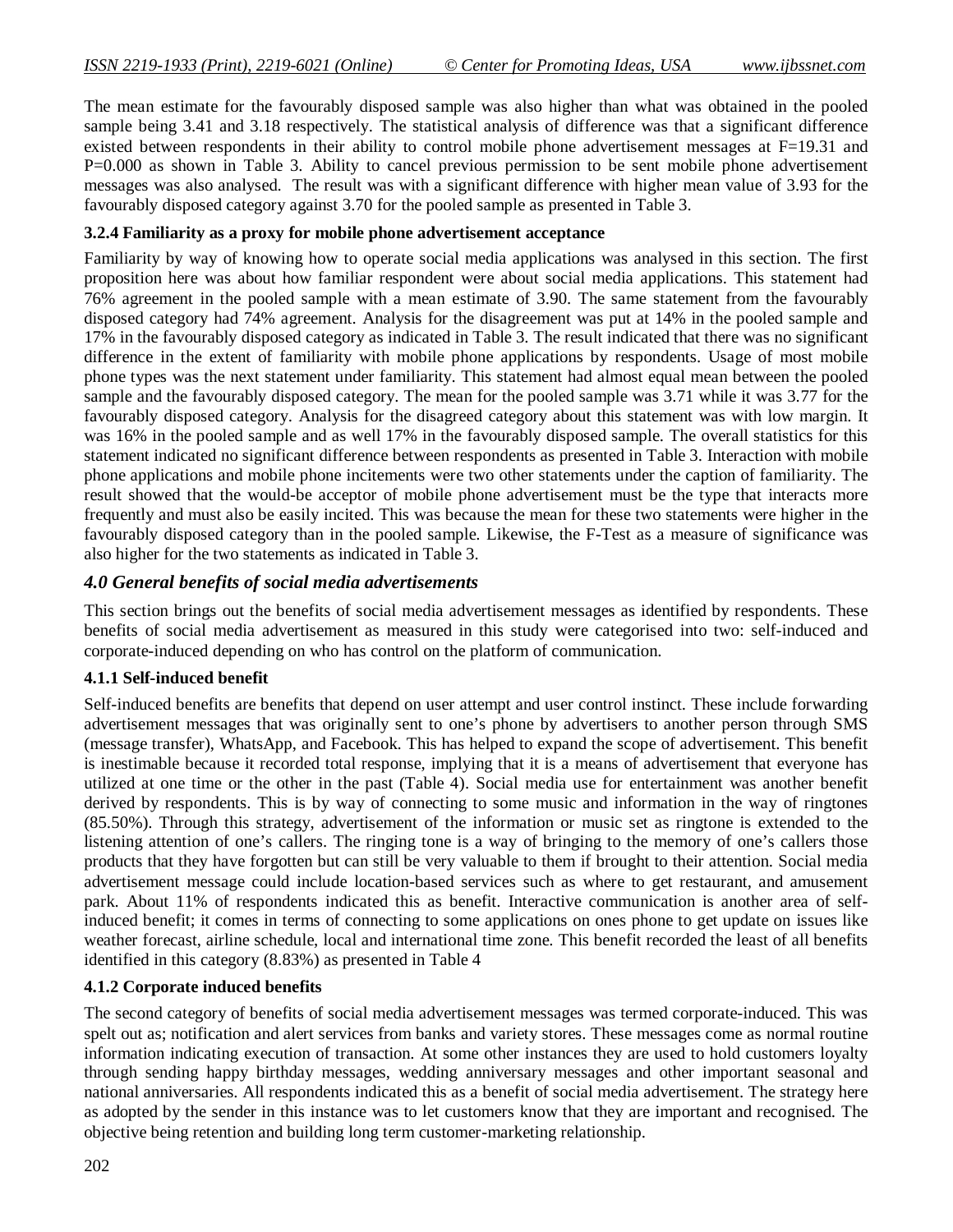This can be clearly seen on Table 4. Respondents in the proportion of 36.83% also saw the benefit of social media message from the dimension of managing contact, sending correspondence and booking, confirming and rescheduling contacts such as interview, resumption, and change of time. Lastly, the benefit of social media advertisement was highlighted in the area of cargo delivery and tracking security devices. This benefit was highlighted by the least proportion of respondents (5.17%) as shown in Table 4

## *5.0 Test of Hypothesis*

## **Hypothesis one**

It was hypothesize at the beginning of the work that the attributes of social media advertisement are not significantly different between those who favoured it and those who do not favour it. This section however provides empirical evidence to this research statement Six types of attributes of social media advertisement were identified in this study. Chi square statistics was used to test four out of the six attributes. The result, as presented in Table 6 indicated that timeliness in the delivery of the message was significant ( $\chi^2$ =15.999; p=0.007). What can be deduced from this result is that respondents have different view about the timely delivery of this form of message. Advertisers are expected to target that category of respondents that believe that the message is timely in nature. Silence was also analysed by the use of chi square to put to test the hypothesis. The statistics concerning silence was given as  $(\chi^2=17.660; p=0.003)$ . This then means that this attribute has significant difference in the way respondents view it. It therefore suggests that respondents who have interest in this attribute should be considered in message delivery strategy by advertisers. Privity, which is the ability of social media to be operated without the knowledge of other people was also modelled in this study. The result was also found to significant  $(\chi^2=14.915; \text{ p}=0.027)$ , and storability and weightlessness of social media also indicated significant difference  $(\chi^2 = 35.252; p = 0.000)$ . As a whole these results from the four variables indicated that the hypothesis should be rejected in favour of the alternate hypothesis and thereby conclude that attributes of social media advertisement differ significantly between those who favoured social media advertisement and those who do not favour it. It is of prime relevance that marketing institutions and advertisers should strictly study these attributes in relation to those who favoured it in guiding their social media advertisement launch for an effective delivery. The two other attributes were tested using analysis of variance (ANOVA). These two attributes were also significant at the 5% level as indicated in table 6.

## **Hypothesis two**

The attitudes of respondents who favoured social media advertisement are not significantly different from those who favoured it and those that do not favour it Four other variables were considered on the attitude scale towards social media advertisement; these were, trust, permission, perceived control, and familiarity. The four variables were tested using ANOVA. The result showed that all of the variables were significant at 5%. The implication of this finding was that significant differences exist between those who favoured social media and those who do not favour it. This implies that those who favoured social media advertisement are more familiar, would give easy permission to being sent advertisement on request, have greater control skills in attending to social media advertisement, and lastly they are more familiar with social media advertisement than their counterpart.

## *Conclusion*

This study has been able to identify the most important attributes of social media advertisement as well as the attitudes of respondents towards social media commercial content. In terms of differences between conventional advertisement and social media advertisement; five major areas of differences were indicated. The study was also able to identify six attributes of social media advertisement. These six differences were ranked based on the information supplied by the pooled data as well as the favourably disposed category. Common to the two groups according to analysis is the fact that they both have rankings equal from first through to third as; storability and weightlessness, personalised, and timeliness in that order respectively. Attitude variables needed in utilising social media advertisement loaded more on the likert scale construct by the favourably disposed category compared to what it was for the pooled sample. The study also revealed that benefits of social media can be put under two main headings as self-induced and corporate-induced depending on who has the power to initiate the communication. The constructs used in estimating attitude of respondents were tested on reliability scale through Cronbach alpha coefficients. The result was appropriate for a reliable model. Lastly, the two hypotheses of the study were rejected because the results indicated that they were significant at 5%. In summary, 47% of the respondents indicated favourably to use of social media advertisement.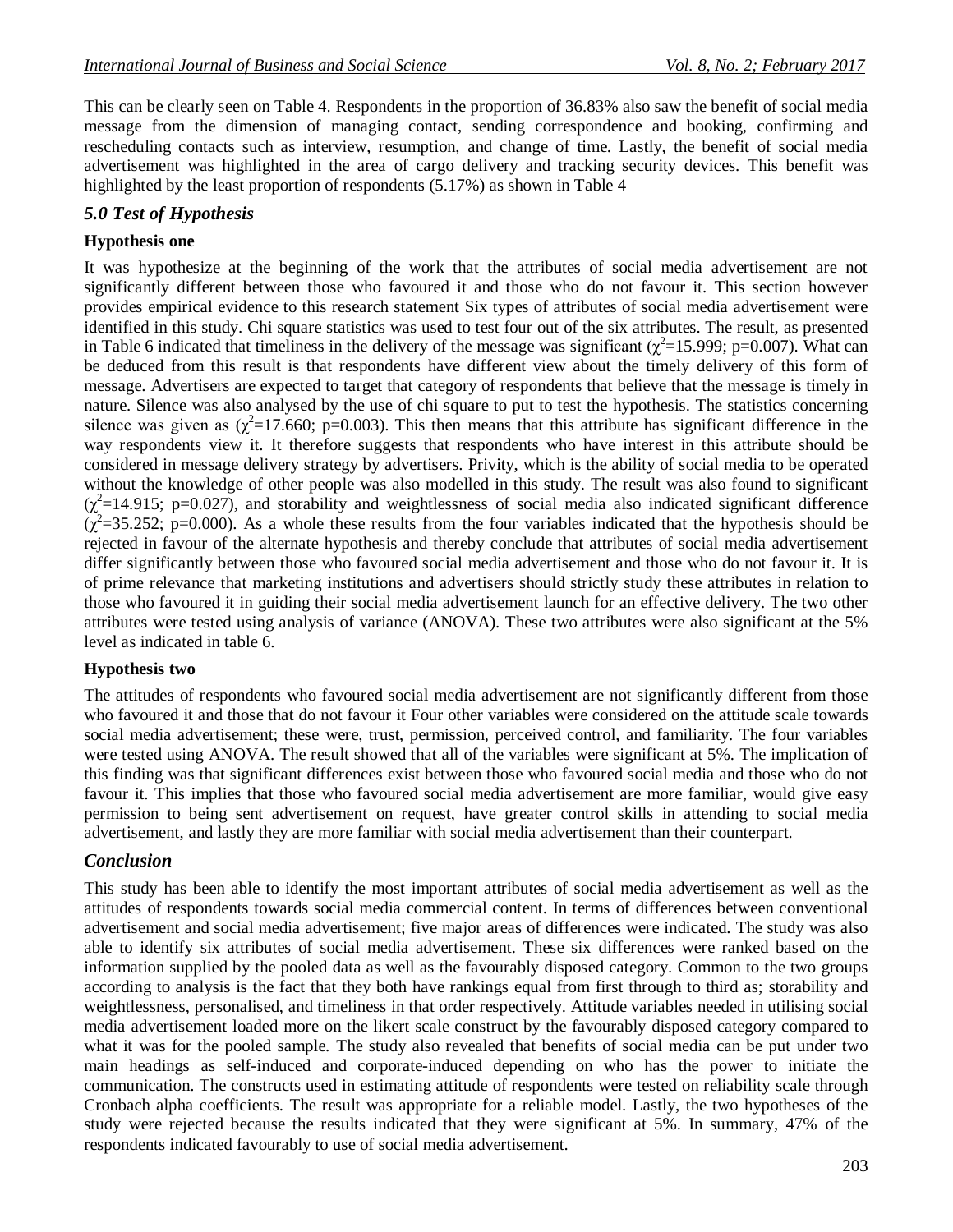| <b>Conventional Advertisements</b>      | <b>Social Media Advertisement</b>            |
|-----------------------------------------|----------------------------------------------|
| Contents become bulky                   | Contents is weightless                       |
| May not be reversible for proper digest | Can be reverted to as many times as possible |
| Warrants exact time presence to consume | Exactness is irrelevant                      |
| Does not guarantee absolute Privity     | Absolute Privity guaranteed                  |
| Mostly one way communication            | Two way communication                        |

## **Table 1: Differences between Conventional Advertisements and social media Advertisement**

## **Source: Field survey, 2016**

### **Table 2: Ranking of Attributes of Social Media Advertisement**

| <b>Advantages</b>              | Percentage response                               |                          |                         |                         |                    |         |
|--------------------------------|---------------------------------------------------|--------------------------|-------------------------|-------------------------|--------------------|---------|
|                                | Pooled sample $(n = 600)$                         |                          |                         |                         |                    |         |
|                                | Favourably disposed category in cells $(n = 282)$ |                          |                         |                         |                    |         |
|                                | <b>Ranking</b>                                    |                          |                         |                         |                    |         |
|                                |                                                   | $\overline{2}$           | $\overline{\mathbf{3}}$ | $\overline{\mathbf{4}}$ | $\overline{5}$     | 6       |
| Storability and weightlessness | 42.00                                             | 16.67                    | 24.67                   | 5.50                    | 4.66               | 6.50    |
|                                | (43.90)                                           | (24.6)                   | (17.1)                  | (4.80)                  | (3.20)             | (6.40)  |
| Personalised                   | 21.00                                             | 33.50                    | 21.83                   | 12.50                   | 8.83               | 2.34    |
|                                | (24.70)                                           | (35.10)                  | (25.3)                  | (8.60)                  | (4.30)             | (2.00)  |
| Timeliness                     | 24.00                                             | 22.67                    | 20.33                   | 18.17                   | 7.17               | 7.67    |
|                                | (21.70)                                           | (18.40)                  | (23.70)                 | (23.00)                 | (5.90)             | (7.20)  |
| Silence                        | 8.33                                              | 17.17                    | 20.17                   | 10.67                   | 12.50              | 31.17   |
|                                | (5.40)                                            | (13.40)                  | (25.90)                 | (10.70)                 | (16.10)            | (28.60) |
| Entertaining                   | 11.33                                             | 13.67                    | 28.50                   | 17.00                   | $\overline{22.67}$ | 6.83    |
|                                | (12.90)                                           | (14.70)                  | (20.70)                 | (19.00)                 | (23.30)            | (9.50)  |
| Self Inviting                  | 22.00                                             | 32.17                    | 10.67                   | 5.67                    | 13.17              | 16.33   |
|                                | (17.30)                                           | (27.90)                  | (10.60)                 | (6.70)                  | (17.30)            | (20.20) |
|                                |                                                   |                          |                         |                         |                    |         |
| <b>Advantages</b>              | Percentages according to ranks                    |                          |                         |                         |                    |         |
| Storability and weightlessness | 42.00                                             | First (First)            |                         |                         |                    |         |
|                                | (43.90)                                           |                          |                         |                         |                    |         |
| Personalised                   |                                                   | 33.50<br>Second (Second) |                         |                         |                    |         |
|                                |                                                   | (35.10)                  |                         |                         |                    |         |
| Silence                        |                                                   | Third (Third)<br>31.17   |                         |                         |                    |         |
|                                |                                                   |                          | (28.60)                 |                         |                    |         |
| Entertaining                   | Fourth (Fifth)                                    |                          |                         | 22.67                   |                    |         |
|                                |                                                   |                          |                         | (23.30)                 |                    |         |
| Timeliness                     | Fifth (Fourth)                                    |                          |                         |                         | 20.33              |         |
|                                |                                                   |                          |                         |                         | (23.70)            |         |
| (Sixth)<br>Self Inviting       | Sixth (Sixth)                                     |                          |                         |                         |                    | 5.67    |
|                                |                                                   |                          |                         |                         |                    | (6.70)  |

**Source: Field survey, 2016**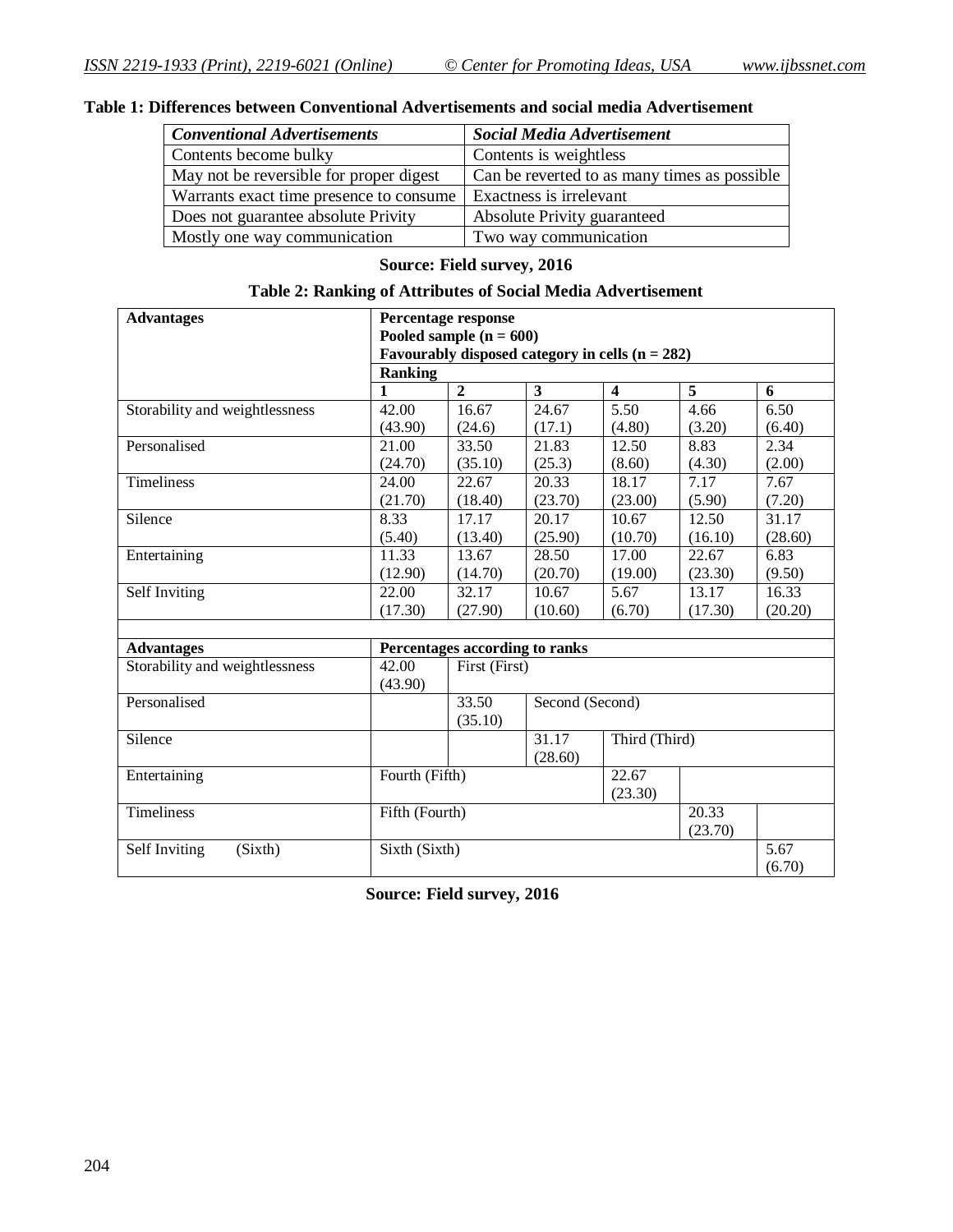| <b>Statements</b>                                                      |                                                            | Level of Agreement (%)           |      |                 |                 |        |
|------------------------------------------------------------------------|------------------------------------------------------------|----------------------------------|------|-----------------|-----------------|--------|
|                                                                        |                                                            | (n=600 for pooled sample)        |      |                 |                 |        |
|                                                                        | Level of Agreement $(\% )$                                 |                                  |      |                 |                 |        |
|                                                                        | $(n = 282$ for favourably disposed sample in parentheses)  |                                  |      |                 |                 |        |
| <b>Permission</b>                                                      | <b>SA</b>                                                  | A                                | U    | ${\bf D}$       | <b>SD</b>       | Mean   |
| I am willing to give my mobile phone number to a company that          | 16                                                         | 37                               | 13   | 22              | 12              | 3.22   |
| practices social media advertisement                                   | (23)                                                       | (44)                             | (13) | (10)            | (10)            | (3.61) |
|                                                                        |                                                            | $F = 58.85$ (P=0.000)            |      |                 |                 |        |
| I am willing to participate in social media advertisement activities   | 14                                                         | 35                               | 20   | $\overline{19}$ | $\overline{12}$ | 3.21   |
|                                                                        | (11)                                                       | (34)                             | (14) | (19)            | (22)            | (2.91) |
|                                                                        |                                                            | $F = 41.34 (P = 0.000)$          |      |                 |                 |        |
| I am willing to provide my background information (e.g. gender, age)   | 6                                                          | 27                               | 12   | 29              | 27              | 2.57   |
| to a company practicing social media advertisement                     | (26)                                                       | (34)                             | (21) | (13)            | (6)             | (3.63) |
|                                                                        |                                                            | $F = 71.52$ (P=0.000)            |      |                 |                 |        |
| <b>Trusts</b>                                                          | $\overline{19}$                                            | 33                               | 14   | 17              | 16              | 3.23   |
| I believe that my mobile operator uses my data only for a purpose that | (23)                                                       | (44)                             | (10) | (11)            | (12)            | (3.58) |
| I have approved                                                        |                                                            | $F = 31.59 (P = 0.000)$          |      |                 |                 |        |
| I believe that social media advertisers would use my data only for a   | 16                                                         | $\overline{39}$                  | 15   | 17              | 12              | 3.29   |
| purpose that I have approved                                           | (16)                                                       | (54)                             | (11) | (11)            | (9)             | (3.57) |
|                                                                        |                                                            |                                  |      |                 |                 |        |
| I believe that law related to data privacy protects the consumers      | $F = 24.71$ (P= 0.000)<br>19<br>38<br>15<br>11<br>17       |                                  |      | 3.43            |                 |        |
|                                                                        | (28)                                                       | (47)                             | (13) | (8)             | (4)             | (3.86) |
|                                                                        | $F = 28.35 (P = 0.001)$                                    |                                  |      |                 |                 |        |
| Familiarity                                                            | 28                                                         | 48                               | 9    | 11              | 3               | 3.90   |
| I am familiar with most mobile phone types                             | (27)                                                       | (47)                             | (9)  | (13)            | (4)             | (3.82) |
|                                                                        |                                                            | $F = 61.11$ (P=0.003)            |      |                 |                 |        |
| I use most social media applications                                   | 12                                                         | 47                               | 16   | 13              | 3               | 3.71   |
|                                                                        | (25)                                                       | (46)                             | (12) | (14)            | (3)             | (3.77) |
|                                                                        |                                                            | $F = 29.97$ (P=0.000)            |      |                 |                 |        |
| I frequently interact with most social media applications              | 21                                                         | 41                               | 18   | 17              | 3               | 3.65   |
|                                                                        | (22)                                                       | (47)                             | (14) | (15)            | (2)             | (3.74) |
|                                                                        |                                                            |                                  |      |                 |                 |        |
| I frequently interact with social media incitements                    | $F = 19.98$ (P=0.007)<br>22<br>35<br>21<br>18<br>4         |                                  | 3.53 |                 |                 |        |
|                                                                        | (23)                                                       | (47)                             | (19) | (9)             | (2)             | (3.79) |
|                                                                        |                                                            |                                  |      |                 |                 |        |
| <b>Perceived Control</b>                                               | $F = 37.25$ (P=0.000)<br>29<br>34<br>3.66<br>13<br>20<br>4 |                                  |      |                 |                 |        |
| I can choose the types of mobile phone advertisement message that I    | (35)                                                       | (44)                             | (5)  | (14)            | (2)             | (3.97) |
|                                                                        |                                                            | $\overline{F} = 25.59$ (P=0.000) |      |                 |                 |        |
| receive (text message, picture message and video message)              |                                                            |                                  |      |                 |                 |        |
| I can control the number of mobile phone advertisement messages        | 15                                                         | 33                               | 17   | 25              | 10              | 3.18   |
| that I receive                                                         | (18)                                                       | (41)                             | (13) | (19)            | (9)             | (3.41) |
|                                                                        |                                                            | $F = 19.31 (P = 0.000)$          |      |                 |                 |        |
| I can easily cancel the permission that I have given to a Company to   | 26                                                         | 39                               | 17   | 13              | 5               | 3.70   |
| send mobile phone advertisement messages to me                         | (31)                                                       | (45)                             | (11) | (9)             | (4)             | (3.93) |
|                                                                        |                                                            | $F = 51.16$ (P=0.000)            |      |                 |                 |        |

## **Table 3: Attitudes of Respondents to social media Advertisement**

## **Source: Field Survey, 2016**

## **Table 4: General benefits of social media advertisements**

| Category     | <b>Source of benefits</b>                                               | Frequency* | Percentage |
|--------------|-------------------------------------------------------------------------|------------|------------|
| Self-induced | Person-to-person mobile phone advertisement message transfer            | 600        | 100.00     |
| benefits     | <b>Entertainment services</b>                                           | 513        | 85.50      |
|              | Location-based services                                                 | 63         | 10.50      |
|              | Interactive information                                                 | 53         | 8.83       |
| Corporate-   | Notification and alert services, congratulations and seasonal greetings | 600        | 100.00     |
| induced      | Managing contacts, correspondence and appointments                      | 221        | 36.83      |
| benefits     | Tracking security and cargo delivery                                    | 31         | 5.17       |

## **Source: Field Survey, 2016**